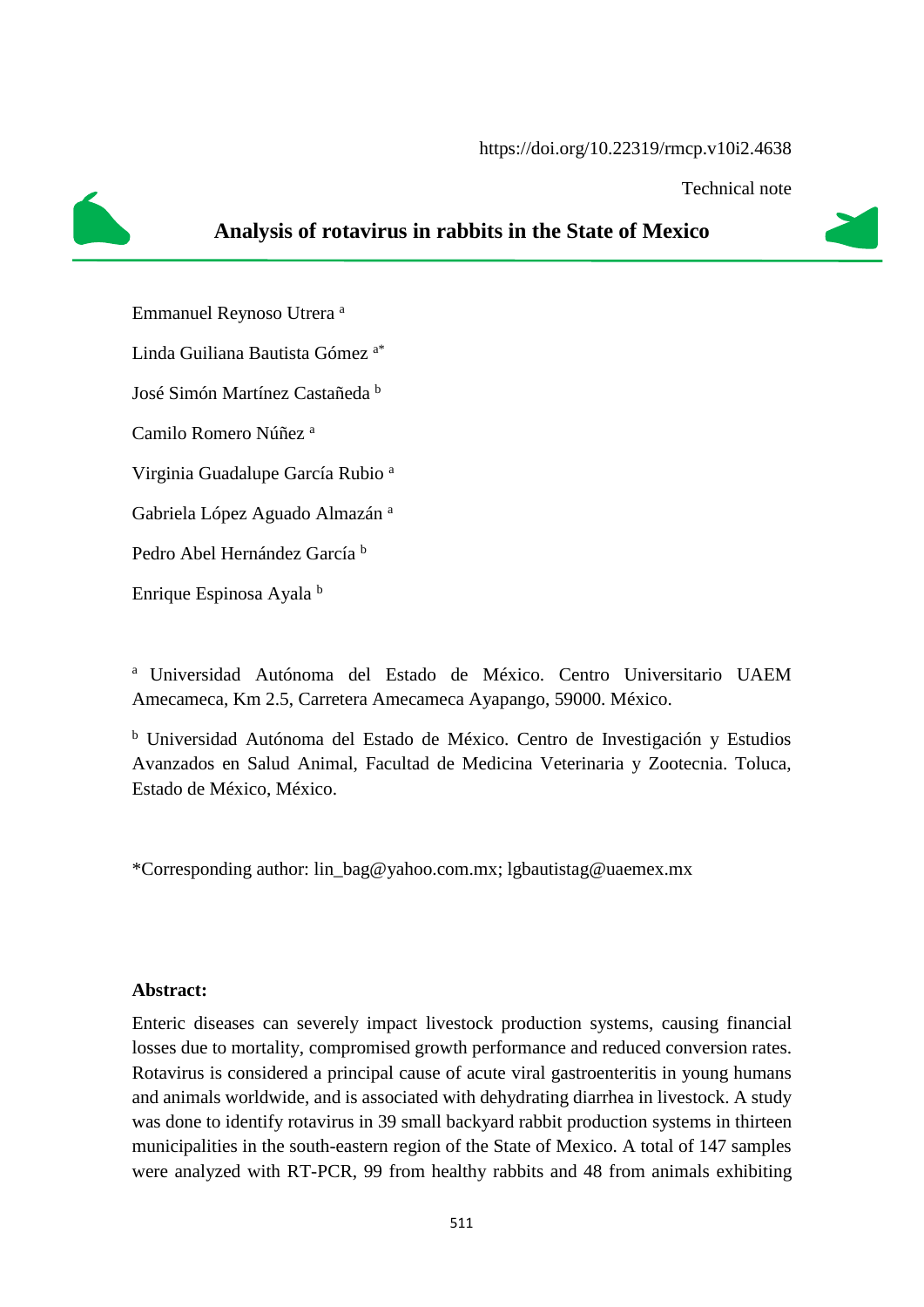enteric symptoms. Lapine rotavirus was identified in nine (18.7 %) of the diseased animals, and none of the healthy individuals. The results support the hypothesis that in rabbits with enteric disease, viruses play an important but not decisive role, and that rotavirus does not determine disease occurrence. Lapine rotavirus is probably not endemic in rabbit production systems in the studied region, and may occur without inducing serious enteric episodes in individuals. However, in association with other pathogens, it may also be an important contributing factor in enteric outbreaks. This is one of the first reports of rotavirus in rabbits with enteric disease in Mexico.

**Key words:** Mexico, Rotavirus, Rabbits, Diarrhea.

Received: 26/09/2017

Accepted: 09/02/2018

Rabbit (*Oryctolagus cuniculus*) production involves their systematic breeding, growing and reproduction to generate profit from the sale of products and by-products<sup>(1)</sup>. Production of rabbits is growing in Mexico. In 2016, the Ministry of Agriculture, Livestock, Rural Development, Fisheries and Food (Secretaría de Agricultura, Ganadería, Desarrollo Rural, Pesca y Alimentación - SAGARPA) estimated that total national rabbit meat production exceeded 15,000 t, with production being highest in the states of Puebla, Tlaxcala, Morelos, Michoacán, Queretaro and the State of Mexico<sup>(2)</sup>. This latter state accounts for the highest rabbit meat production and consumption nationwide, and the southeast portion of the state is responsible for most of the production, marketing and consumption<sup> $(2, 3)$ </sup>. Despite constant growth in rabbit production in Mexico, it is not given the importance of other common livestock species, and thus remains a largely rural backyard enterprise done by subsistence farmers in low-income regions<sup> $(4)$ </sup>. This type of small-scale production represents 95  $%$  of total national rabbit production<sup>(5)</sup>.

One of the principal problems in rabbit production is a lack of information on good production practices, especially on vital issues such as health, biosafety and animal welfare. This can favor the occurrence of pathogenic agents responsible for various  $diseases<sup>(6,7)</sup>$ . Enteric diseases can seriously impact farms focused on animal production because they can generate severe financial losses due to mortality, compromised growth performance and lower conversion rates  $(8-11)$ . Rotavirus (RV) is among the pathogens that can cause signs of enteric diseases in rabbit production systems<sup> $(9,12)$ </sup>, and is one of the leading causes of acute viral gastroenteritis in humans and young animals worldwide<sup>(13,14)</sup>, including in rabbits<sup>(15)</sup>.

Rotavirus is a double-stranded RNA virus (dsRNA) belonging to the Reoviridae family, subfamily Sedoreovirinae, genus *Rotavirus*<sup>(16)</sup>. Lapine rotavirus (LRV) strains can cause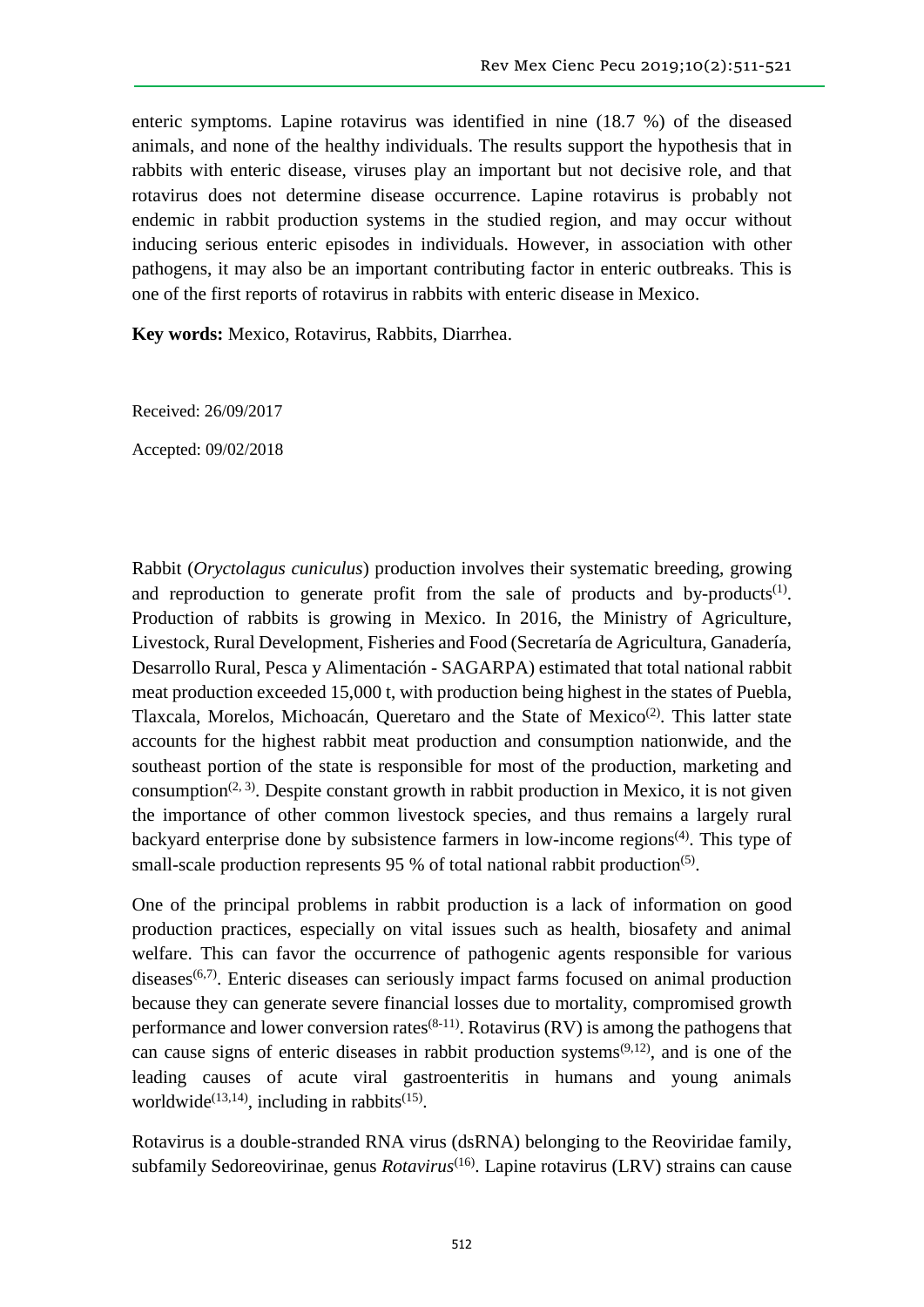enteric cases, mainly in post-weaning rabbits, but it is also implicated in the etiology of severe enteritis outbreaks in association with bacteria, parasites and other viruses. Rotavirus (RV) infection is most common in rabbits from 35 to 50 d of age, is characterized by a high morbidity rate and the presence of non-specific clinical signs, such as diarrhea, dehydration, anorexia and depression. Diseased rabbits may die from dehydration and secondary infections, while those that recover usually exhibit decreased productivity due to reduced nutrient absorption capacity<sup>(9,12,17)</sup>.

In Mexico, there is only one report to date of the presence of RV in rabbits with enteric clinical profiles<sup> $(18)$ </sup>. The present study objective was to analyze the presence of LRV in healthy rabbits and those with enteric symptoms in the thirteen municipalities conforming the southeast region of the State of Mexico.

Samples were collected from April 2014 to November 2016 at 39 rural backyard production units. A total of 147 samples were collected from rabbits between 25 and 60 d of age, from both healthy individuals and those manifesting enteric clinical symptoms (e.g. abdominal distension, anorexia, depression, diarrhea, dehydration). Production systems were basic, involving few or no biosafety measures and inadequate sanitation management. The sampled farms were located in the southeast region of the State of Mexico, consisting of thirteen municipalities: Valle de Chalco; Chalco; Temamatla; Cocotitlan; Tlalmanalco; Juchitepec; Tenango del Aire; Ayapango; Amecameca; Atlautla; Ozumba; Tepetlixpa; and Ecatzingo (Figure 1).





Samples were collected from live animals, either as 1 ml of liquid excrement or 2 g of soft or solid excrement. These were placed in sterile vials, transported under refrigeration to the Biotechnology, Molecular Biology and Genetics Laboratory of the Autonomous University of the State of Mexico (Universidad Autonoma del Estado de Mexico - UAEM), UAEM Amecameca University Center, where they were stored at -75 °C until analysis. In dead animals, samples were taken directly from the small intestine within a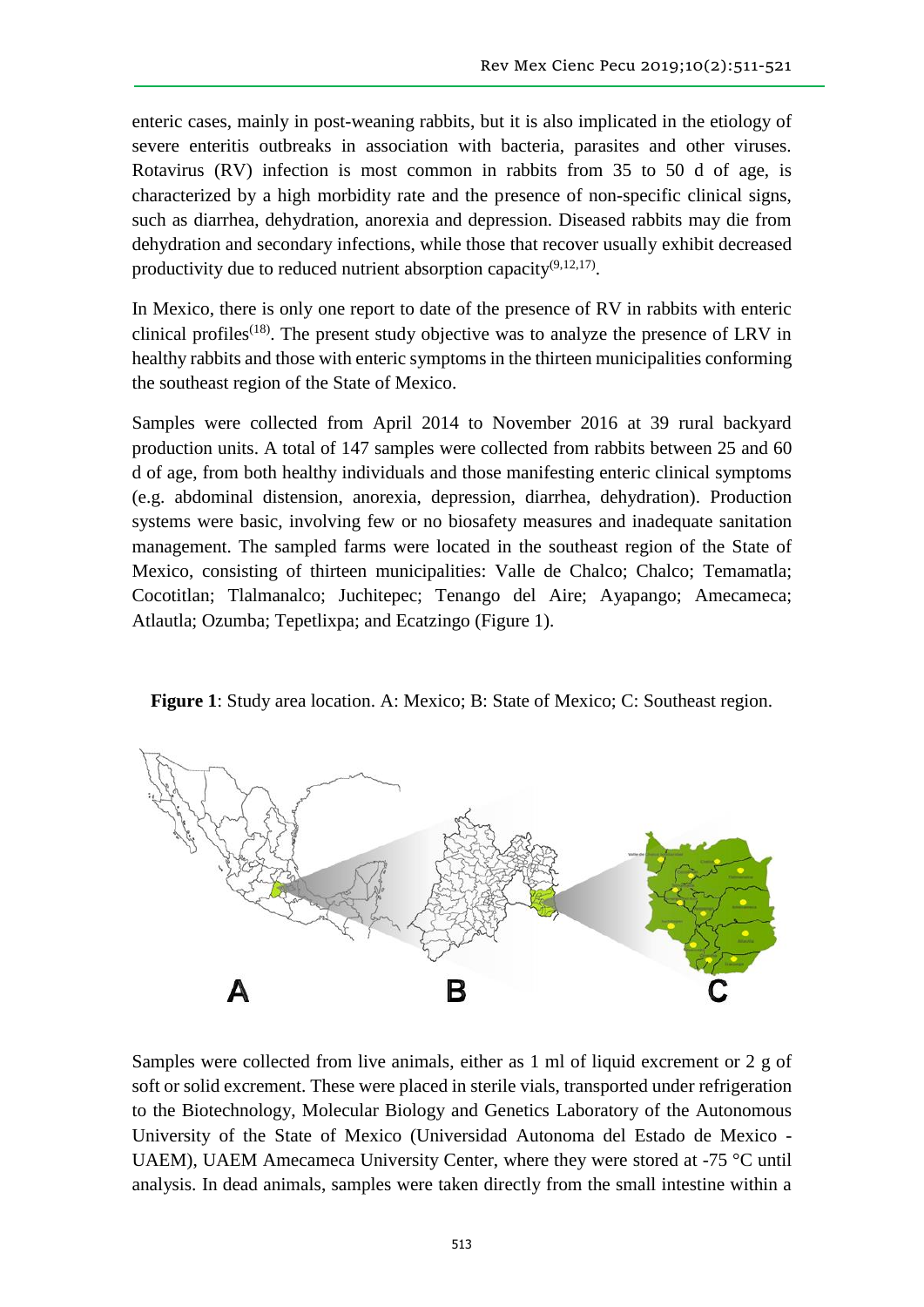period no greater than 5 h post mortem. Animals manifesting severe enteric clinical symptoms were killed following established guidelines (NOM-033-ZOO-1995), and samples taken of excrement and small intestine tissue (including contents). The study design was approved by the UAEM Amecameca University Center Bioethics Committee (CBE/13/2014).

Samples were analyzed for LRV identification by amplification of three of its structural proteins; VP6, VP4 and VP7 using reverse transcription polymerase chain reaction (RT-PCR) with total RNA extracted from samples. Detection of VP6 was done using primers designed by Iturriza-Gómara *et al*<sup>(19)</sup> which amplify a 379 base pair (bp) fragment of the VP6 gene (VP6-F [nt 747 – 766] 5' GACGGVGCRACTACATGGT 3' and VP6-R [nt 1126 - 1106] 5' GTCCAATTCATNCCTGGTGG 3'). For VP4, previously reported primers(20) were used for amplification of an 876 bp fragment encoding for the VP4 protein (with 3 [nt  $11 - 32$ ] F 5' TGGCTTCGCCATTTTATAGACA 3' and 2 [nt 887 – 868] R 5' ATTTCGGACCATTTATAACC 3'). Complete amplification of VP7 was done with the primers Beg 9 (nt  $1 - 28$ ) F 5' GGCTTTAAAAGAGAGAATTTCCGTCTGG 3' and End 9 (nt 1062 - 1036) R 5' GGTCACATCATACAATTCTAATCTAAG 3<sup>'(21)</sup>. Total RNA was obtained using the GeneJET Viral DNA and RNA purification kit (Thermo Scientific<sup>™</sup>), according to the manufacturer instructions. After isolation of virus RNA, a single-step RT-PCR was run using the commercial Superscript® III One Step RT-PCR with Platinum<sup>®</sup> Taq (Invitrogen<sup>™</sup>) kit. Reaction positive control was the pentavalent Rotateq vaccine (Sanofi Pasteur MSD), and the negative control was rabbit DNA. PCR products were viewed in 2% agarose gels stained with ethidium bromide.

A total of 147 samples were processed, 99 from healthy rabbits and 48 from rabbits exhibiting enteric symptoms. Lapine rotavirus (LRV) was identified in nine of the diseased animals and was not detected in healthy ones (Table 1).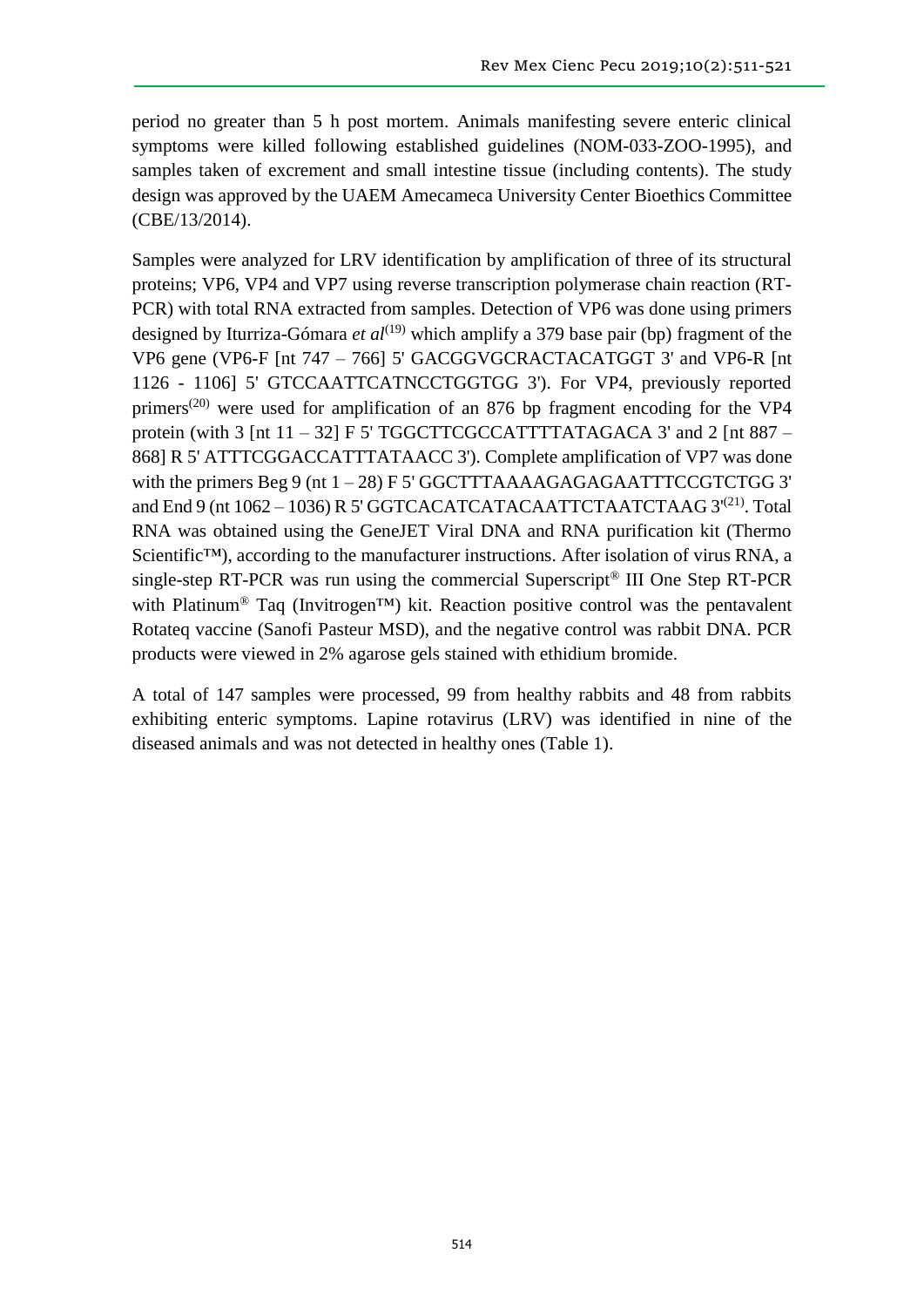| Municipality     | <b>Farms</b>   | <b>Total</b><br><b>Rabbits</b> | <b>Healthy</b> | <b>Diseased</b> | LRV+ |
|------------------|----------------|--------------------------------|----------------|-----------------|------|
| Valle de Chalco  | $\overline{2}$ | 8                              | 6              | $\overline{2}$  | 0    |
| Amecameca        | 5              | 19                             | 12             |                 | 3    |
| Atlautla         | 4              | 14                             | 11             |                 |      |
| Ozumba           | $\overline{2}$ | 9                              | 6              |                 |      |
| Tepetlixpa       | 2              | 8                              | 6              |                 |      |
| Juchitepec       | 4              | 12                             | 9              |                 |      |
| Ayapango         | 4              | 15                             | 8              |                 | 3    |
| Tenango del Aire | 2              | 9                              | 6              | 3               |      |
| Temamatla        | 3              | 8                              | 5              |                 |      |
| Cocotitlán       | 2              | 10                             | 6              |                 |      |
| Chalco           | 3              | 8                              | 6              | 2               |      |
| Tlalmanalco      | 4              | 15                             | 10             |                 |      |
| Ecatzingo        | 2              | 12                             | 8              |                 |      |
| <b>Total</b>     | 39             | 147                            | 99             | 48              | 9    |

**Table 1**: Data on samples collected for lapine rotavirus (LRV) detection in thirteen municipalities in the southeast region of the State of Mexico

Clinical manifestations in diseased rabbits included abdominal distension, anorexia, depression, diarrhea and dehydration. Lapine rotavirus (LRV) identification was done using excrement samples from all animals, as well as small intestine samples from those manifesting enteric symptoms. The RT-PCR technique was used to amplify 379 bp fragments of VP6 (Figure 2), 1062 bp fragments of VP7 (Figure 3), and 879 bp fragments of VP4 (Figure 4).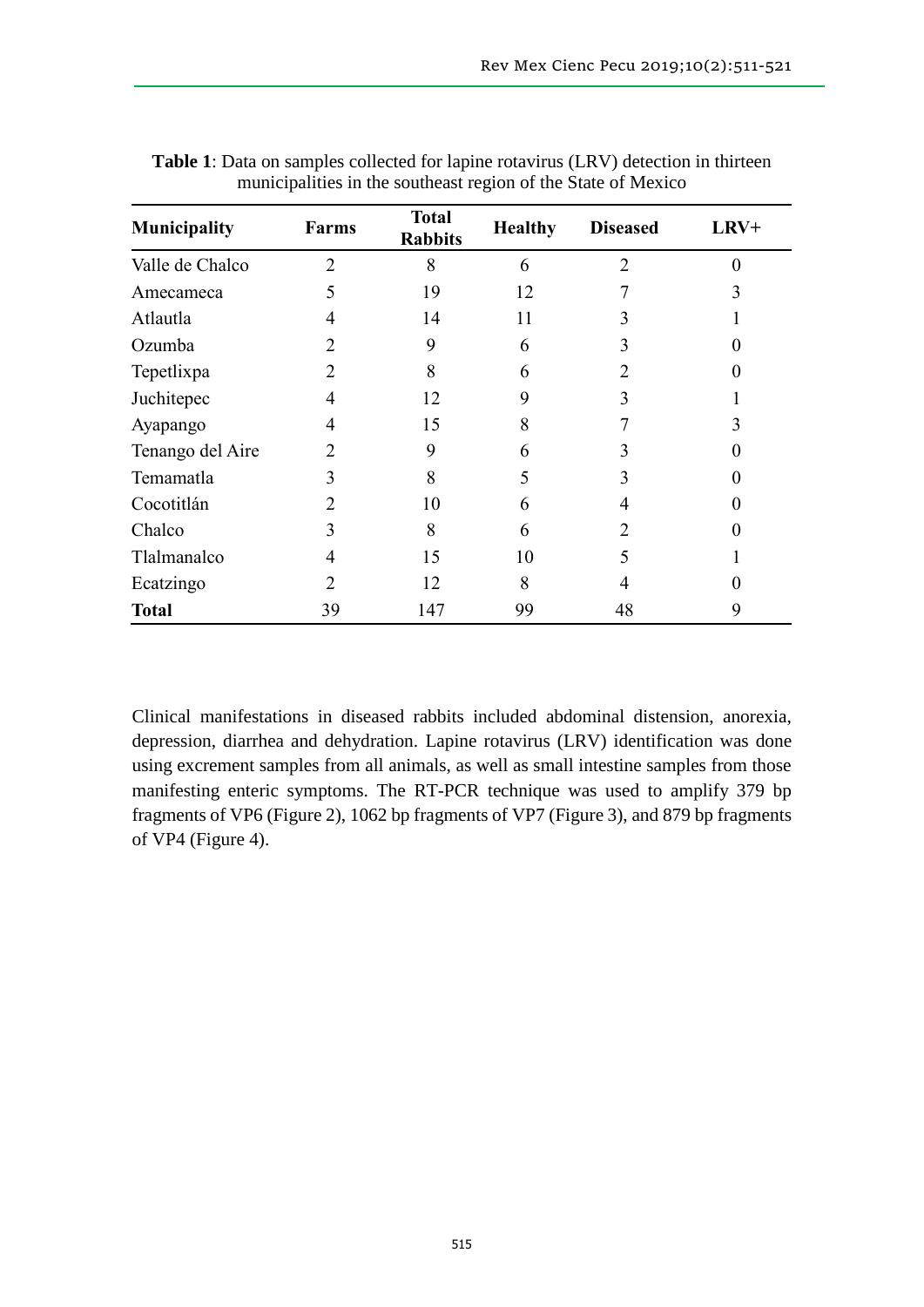**Figure 2**: 2% agarose gel amplification of 379 bp fragments corresponding to the VP6 gene of LRV



Row 1: 1 Kb molecular weight marker; row 2: positive control (vaccine); rows 3 and 4: rabbit samples; row 5: negative control.

**Figure 3**: 2% agarose gel amplification of 1062 bp fragments corresponding to the VP7 gene of LRV.



Row 1: 1 Kb molecular weight marker; row 2: positive control (vaccine); rows 3 to 6: rabbit samples; row 5: negative control.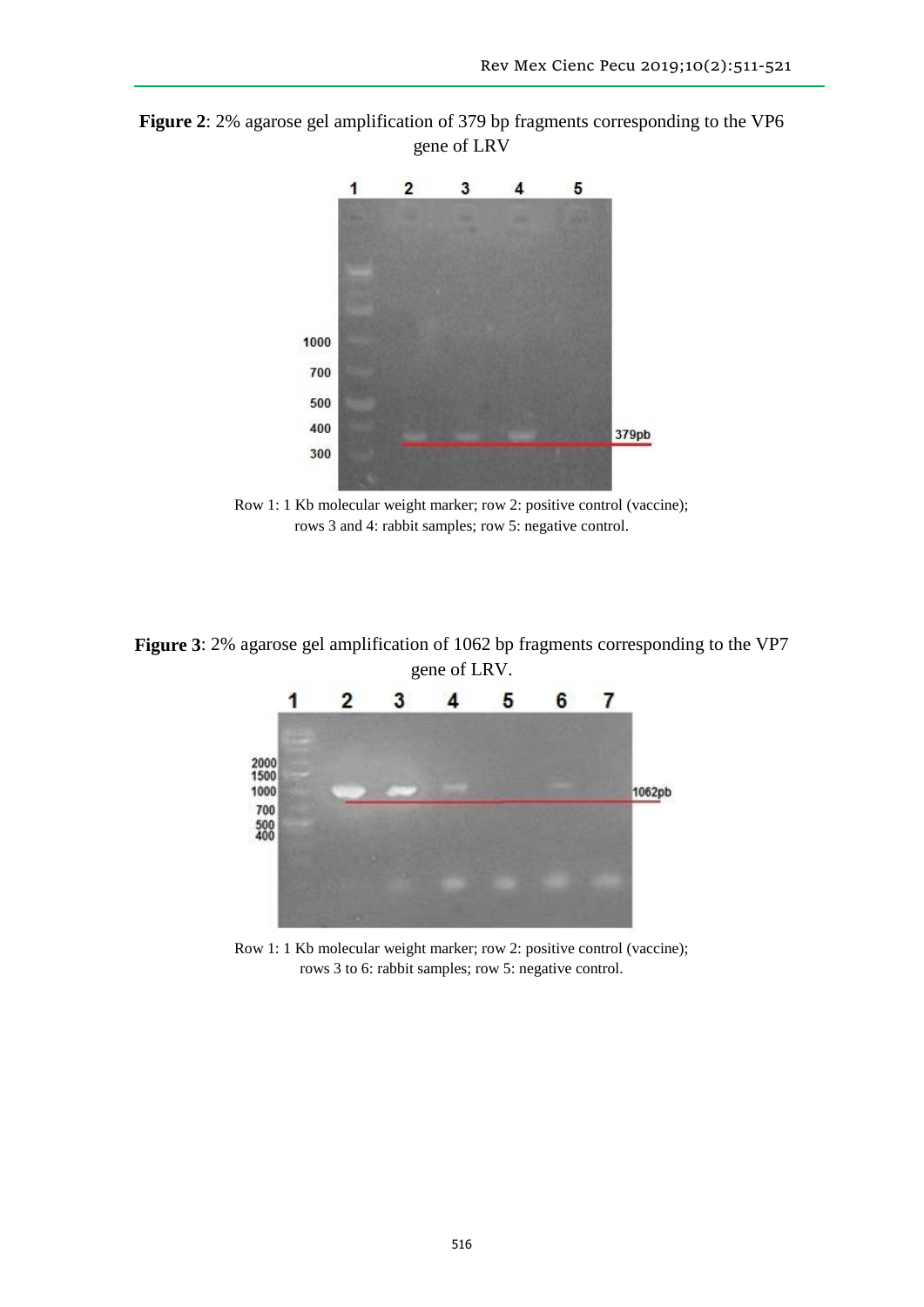

**Figure 4**: 2% agarose gel amplification of 876 bp fragments corresponding to the VP4 gene of LRV

Row 1: 1 Kb molecular weight marker; row 2: positive control (vaccine); row 3: amplification VP4; row 7: negative control.

Enteric diseases can cause substantial financial losses in rabbit production systems $(9,22)$ . Enteric syndrome is a major disease in rabbits due to its productive and economic impacts. Among the various pathogens that have been identified in rabbits with enteric clinical profiles is a RV strain, which is considered of low virulence<sup> $(23)$ </sup>. Alone it should not be able to induce severe episodes, however it can cause enteric disease in post-weaning rabbits and is implicated in the etiology of severe enteritis outbreaks in association with other pathogens<sup> $(24)$ </sup>.

Of the 147 samples analyzed here for LRV, 99 were from healthy rabbits and 48 from rabbits manifesting enteric symptoms. Lapine rotavirus was identified in 9 (18.7 %) of the diseased animals. Samples from healthy rabbits were analyzed to identify possible subclinical infections, since once LRV has entered an organism the extent and severity of clinical signs and intestinal lesions depend on the amount of viral particles ingested. Under these circumstances rabbits 4 to 5 wk of age can have a subclinical infection, favoring virus dissemination $(9,12)$ .

Occurrence of LRV in the diseased rabbits agrees with the assumption that in rabbits with enteric symptoms viruses seem to play an important but not decisive role, and that LRV does not trigger enteric disease $(6,9)$ . The present results support the hypothesis that enteric syndrome in rabbits is multifactorial in origin with various pathogens acting synergistically to induce gastroenteritis<sup> $(22,25-28)$ </sup>. In wild as well as domestic rabbit populations LRV may play an important role in inducing the disease, either by exerting direct pathogenic activity or by facilitating the entry and replication of other pathogenic agents through minimal alteration of the intestinal epithelium $(17)$ .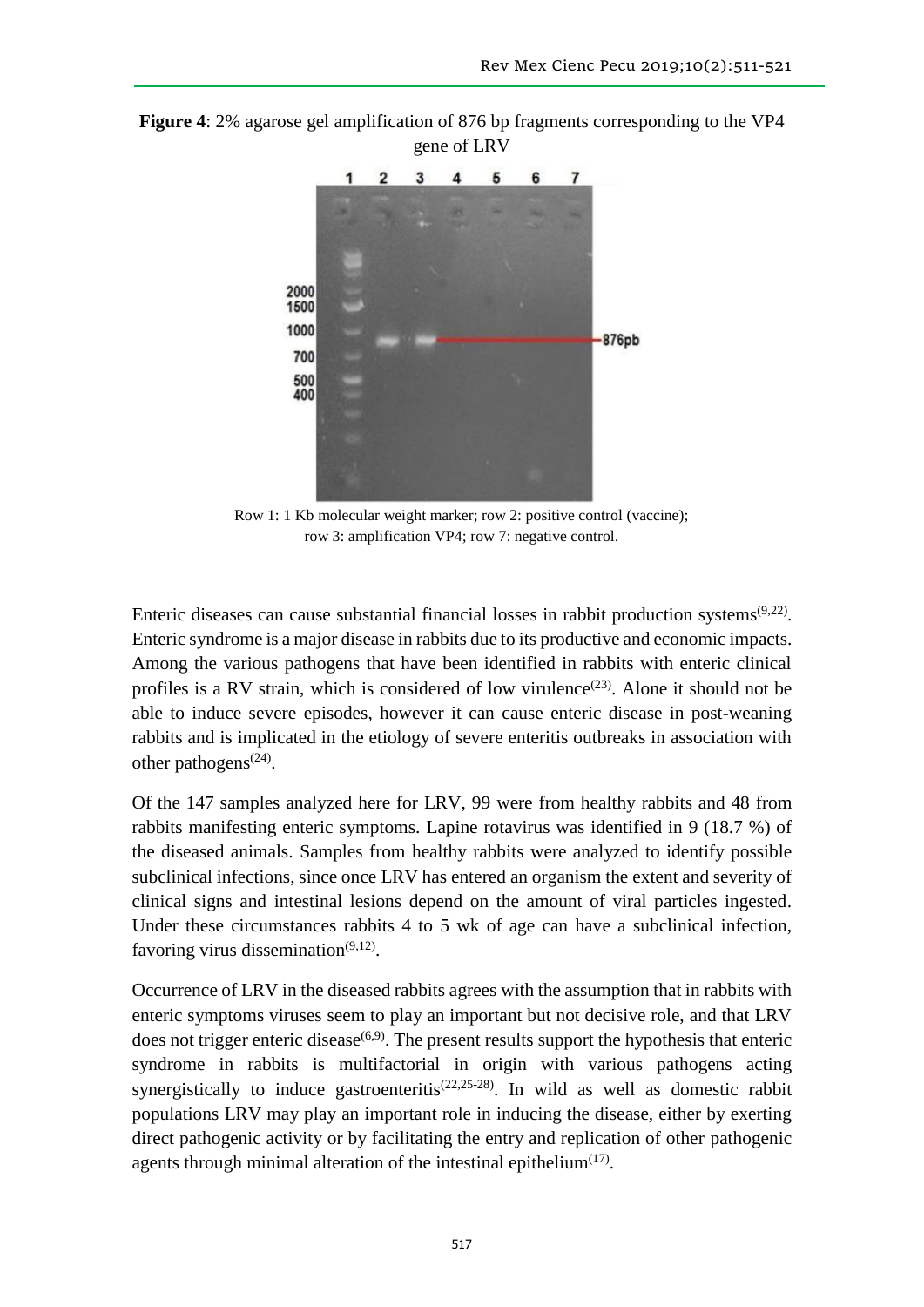The 18.7 % LRV infection rate observed in the present results is higher than the 15.3 %<sup>(9)</sup>, 17.6 %<sup>(25)</sup>, and 16 %<sup>(27)</sup> reported in studies done in Italy, and the 3 % reported in a study done in Canada<sup>(28)</sup>. However, it was lower than the 23 % reported in another study in Italy<sup>(29)</sup>. Worldwide, Italy is one of the main producers of rabbit meat<sup>(30)</sup>, with highly technical production facilities. Nonetheless, intensive rabbit production is characterized by intense genetic selection, excess productive yield, overpopulation and overcrowding, which contribute to high levels of environmental pollution with facultative pathogens<sup>(9)</sup>. Large-scale rabbit production may generate animal health challenges, but the present results suggest that backyard production implies an increased risk of disease occurrence, possibly due to factors such as lack of health and biosafety measures, and inadequate infrastructure. These factors are symptomatic of limited financial resources and a lack of information on good production practices.

The LRV infection rate in the present results is higher than the 10.34 % previously reported in Mexico<sup> $(18)$ </sup>. This higher rate may be the result of the constant growth in rabbit meat production<sup>(2)</sup>. A larger rabbit population in conjunction with more intra-regional commerce of animals and constant production could explain this increase in LRV, and perhaps in other pathogens. Further studies are needed to determine the epidemiology of LRV and other infectious microorganisms circulating among rabbit farms in this region of intense rabbit meat production, sale and consumption.

In addition to their financial impacts, several animal rotaviruses are potential sources of human infection (zoonoses), with confirmed events<sup>(31-33)</sup>. Epidemiological surveillance and molecular characterization of certain strains has been intensified in response, especially in host species in proximity to human populations<sup>(22)</sup>.

In the present study samples were collected from backyard rabbit production systems that had similar infrastructure and management practices. This approach was used because 95 % of rabbit meat production in Mexico occurs in small-scale systems<sup>(5)</sup>, and several animal species continuously interact in these systems, favoring inter-species disease transmission, as well as zoonotic events. It is vital to know the pathogens present in livestock production systems, especially those posing a potential risk to public health.

The results suggest that LRV is not endemic in rabbit production systems in the southeastern region of the State of Mexico. Apparently it occurs occasionally but without inducing severe enteric episodes in individuals; however, it may be an important factor in the appearance of enteric outbreaks in association with other pathogenic agents.

Continued growth in rabbit meat production in Mexico highlights the need for development and application of good production practices aimed at reducing biological risks to animals and humans, improving production performance and minimizing financial losses. Further research is clearly required to understand the epidemiology of lapine rotavirus and other pathogens that affect rabbit production systems in Mexico. This is among the first reports of the presence of rotavirus in rabbits exhibiting enteric symptomatology in Mexico.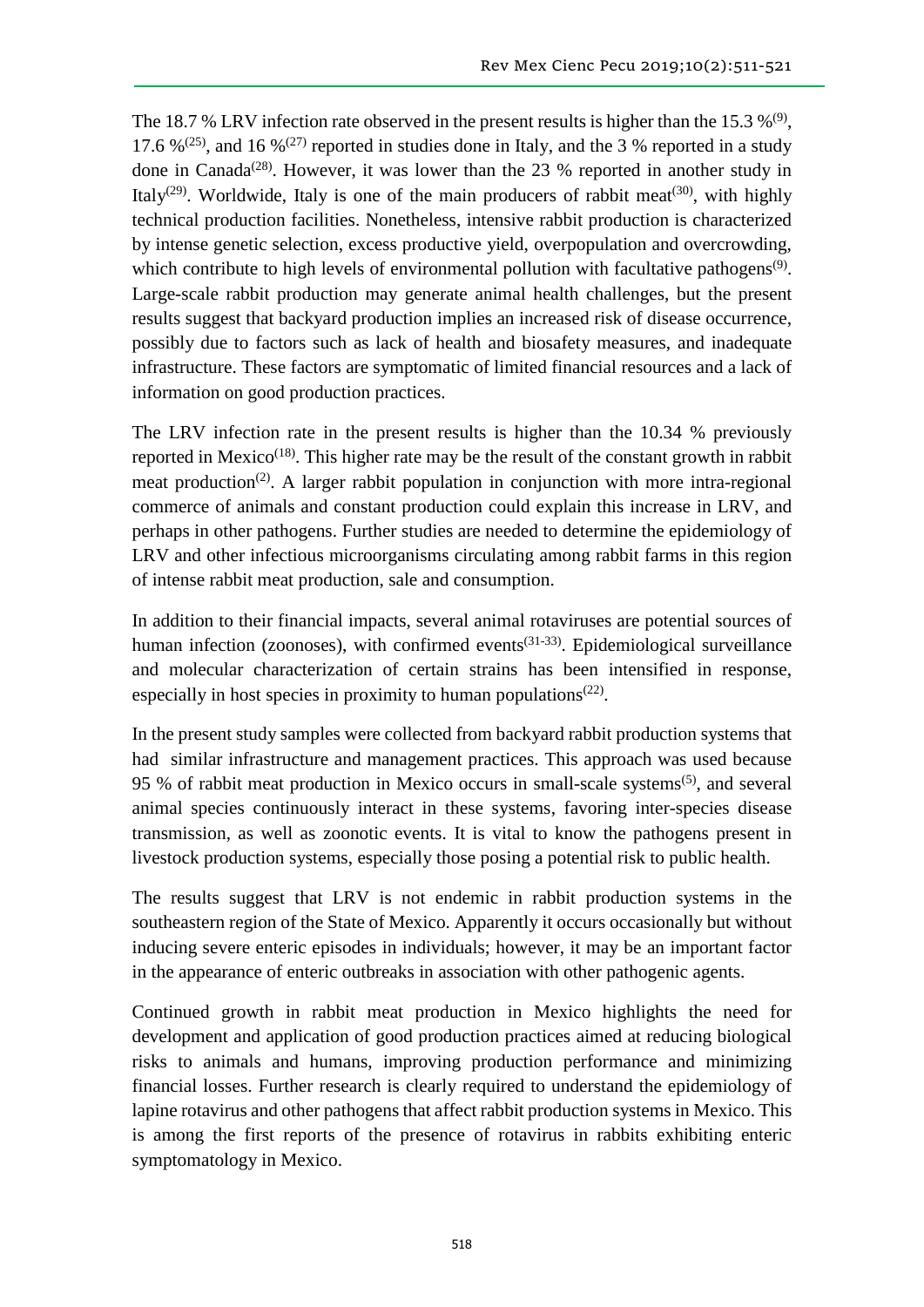## **Literature cited:**

- 1. Gamboa RC. Estudio de mercado de la carne de conejo en el municipio de Texcoco [tesis maestría]. Texcoco, Estado de México, México; Colegio de Posgraduados; 2001.
- 2. SAGARPA. Secretaría de Agricultura, Ganadería, Desarrollo Rural, Pesca y Alimentación. Todo sobre la producción de carne de conejo. México. 2016.
- 3. Rodríguez AGI. Competitividad del sistema agroalimentario localizado productor de carne de conejo de la zona sur oriente del estado de México [tesis maestría]. Amecameca, Estado de México, México; Universidad Autónoma del Estado de México; 2012.
- 4. Comité Nacional Sistema Producto Cunícola. http://sistemaproductocunicola. org.mx/cunicola.html Consultado 25 Sep, 2017.
- 5. SAGARPA. Secretaría de Agricultura, Ganadería, Desarrollo Rural, Pesca y Alimentación. Manual de buenas prácticas de producción de carne de conejo. México. 2015.
- 6. Percy DH, Muckle CA, Hampson RJ, Brash ML. The enteritis complex in domestic rabbits: a field study. Can Vet J 1993;34(2):95-102.
- 7. European Food and Safty Authority. The Impact of the current housing and husbandry systems on the health and welfare of farmed domestic rabbits [The EFSA Journal]. 2005;(267):1-31.
- 8. Peeters JE, Pohl P, Charlier G. Infectious agents associated with diarrhoea in commercial rabbits: a field study. Ann Rech Vet 1984;15(3):335-340.
- 9. Lavazza A, Cerioli M, Martella V, Tittarelli C, Grilli G, Brivio R, *et al.* Rotavirus in diarrheic rabbits: prevalence and characterization of strains in Italian Farms. Proc IX World Rabbit Congress. Verona, Italy. 2008:993-998.
- 10. Dhama K, Chauhan RS, Mahendran M, Malik SV. Rotavirus diarrhea in bovines and other domestic animals. Vet Res Commun 2009;(33):1-23.
- 11. Papp H, László B, Jakab F, Ganesh B, De-Grazia S, Matthijnssens J, *et al*. Review of group A rotavirus strains reported in swine and cattle. Vet Microbiol 2013;(165):190-199.
- 12. Kerr PJ, Donnelly TM. Viral infections of rabbits. Vet Clin North Am Exot Anim Pract 2013;16(2):437-68.
- 13. Bishop R. Discovery of rotavirus: Implications for child health. J Gastroenterol Hepatol 2009;24(Suppl 3):S81–S85.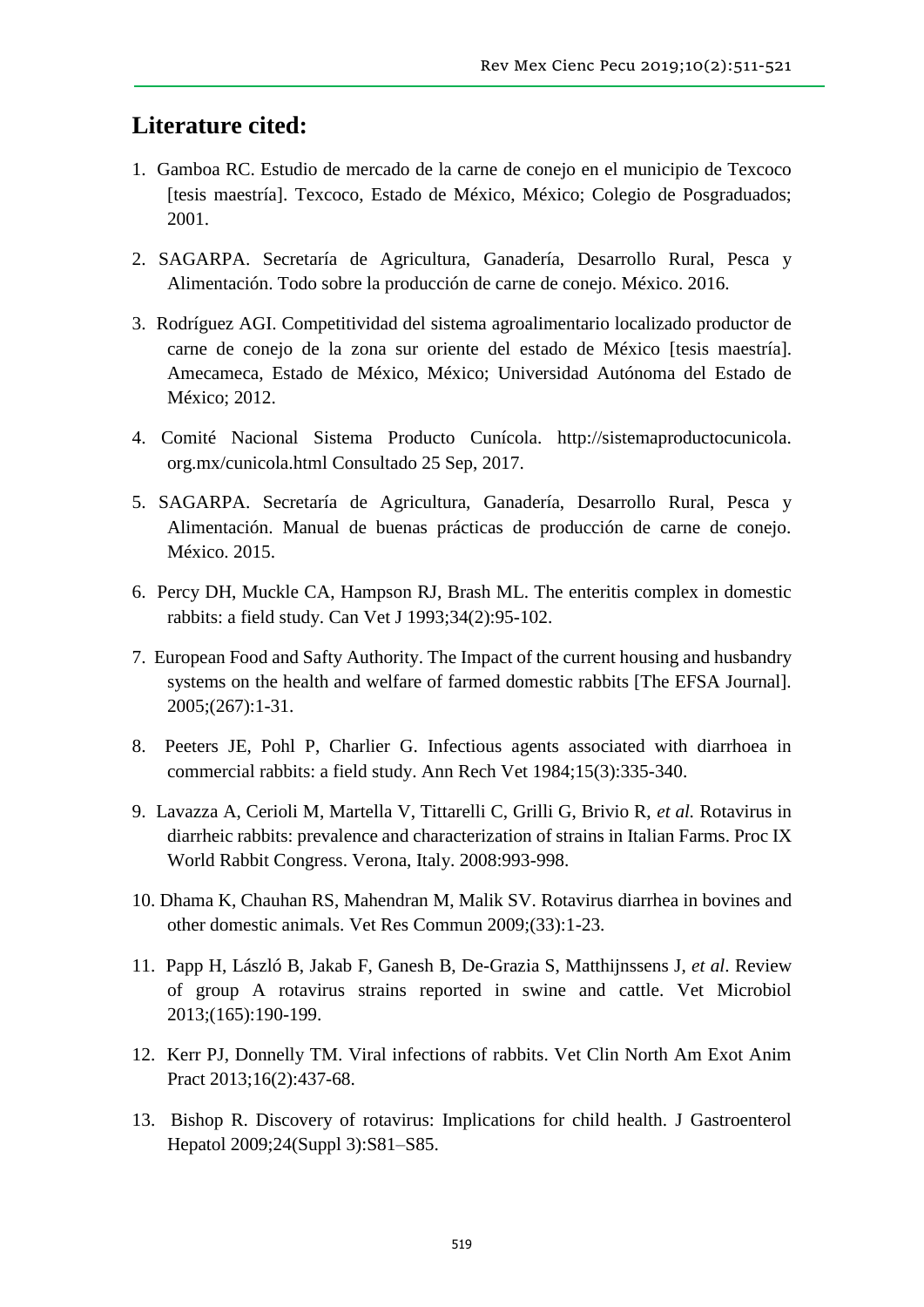- 14. Estes M, Greenberg H. Rotaviruses. In: Knipe DM, Howley P. *et al*. editors. Fields virology. 6th ed., Philadelphia, PA; Wolters Kluwer Health/Lippincott Williams & Wilkins 2013:1347–1401.
- 15. Schoeb TR, Casebolt DB, Walker VE, Potgieter LN, Thouless ME, DiGiacomo RF. Rotavirus-associated diarrhoea in a commercial rabbitry. Lab Anim Sci 1986;(36):149-152.
- 16. ICTV. International Committee on Taxonomy of Viruses. Virus Taxonomy, EC 48. 2016<https://talk.ictvonline.org/taxonomy/> Consultado 25 Sep, 2017.
- 17. Ciarlet M, Gilger MA, Barone C, McArthur M, Estes MK, Conner ME. Rotavirus disease, but not infection and development of intestinal histopathological lesions, is age restricted in rabbits. Virology 1998;251(2):343-60.
- 18. García-Rubio VG, Bautista-Gómez LG, Martínez-Castañeda JS, Romero-Núñez C. Multicausal etiology of the enteric syndrome in rabbits from Mexico. Rev Argent Microbiol 2017;49(2):132-138.
- 19. Iturriza-Gómara M, Wong C, Blome S, Desselberger U, Gray J. Molecular characterization of VP6 genes of human rotavirus isolates: Correlation of genogroups with subgroups and evidence of independent segregation. J Virol 2002;76(13):6596–6601.
- 20. Gentsch JR, Glass RI, Woods P, Gouvea V, Gorziglia M, Flores J, *et al*. Identification of Group A Rotavirus gene 4 types by polymerase chain reaction. J Clin Microbiol 1992;(30):1365-1373.
- 21. Gouvea V, Glass RI, Woods P, Taniguchi K, Clark HF, Forrester B, *et al*. Polymerase chain reaction amplification and typing of rotavirus nucleic acid from Stool specimens. J Clin Microbiol 1990;(28):276-282.
- 22. Bányai K, Forgach P, Erdelyi K, Martella V, Bogdan A, Hocsak E, *et al*. Identification of the novel lapine rotavirus genotype P[22] from an outbreak of enteritis in a Hungarian rabbitry. Virus Res 2005;(113):73-80.
- 23. Thouless ME, Digiacomo RF, Deeb BJ, Howard H. Pathogenicity of Rotavirus in rabbits. J Clin Microbiol 1988;26(5):943-947.
- 24. Lavazza A, Capucci L. Viral infection of rabbits. Proc IX World Rabbit Congress. Verona, Italy. 2008:993-998.
- 25. Martella V, Ciarlet M, Lavazza A, Camarda A, Lorusso E, Terio V. *et al*. Lapine rotaviruses of the genotype P[22] are widespread in Italian rabbitries. Vet Microbiol 2005;111(1-2):117-124.
- 26. Licois D. Domestic rabbit enteropathies. Proc. VIII World Rabbit Congress. Puebla, Mexico. 2004:385-403.